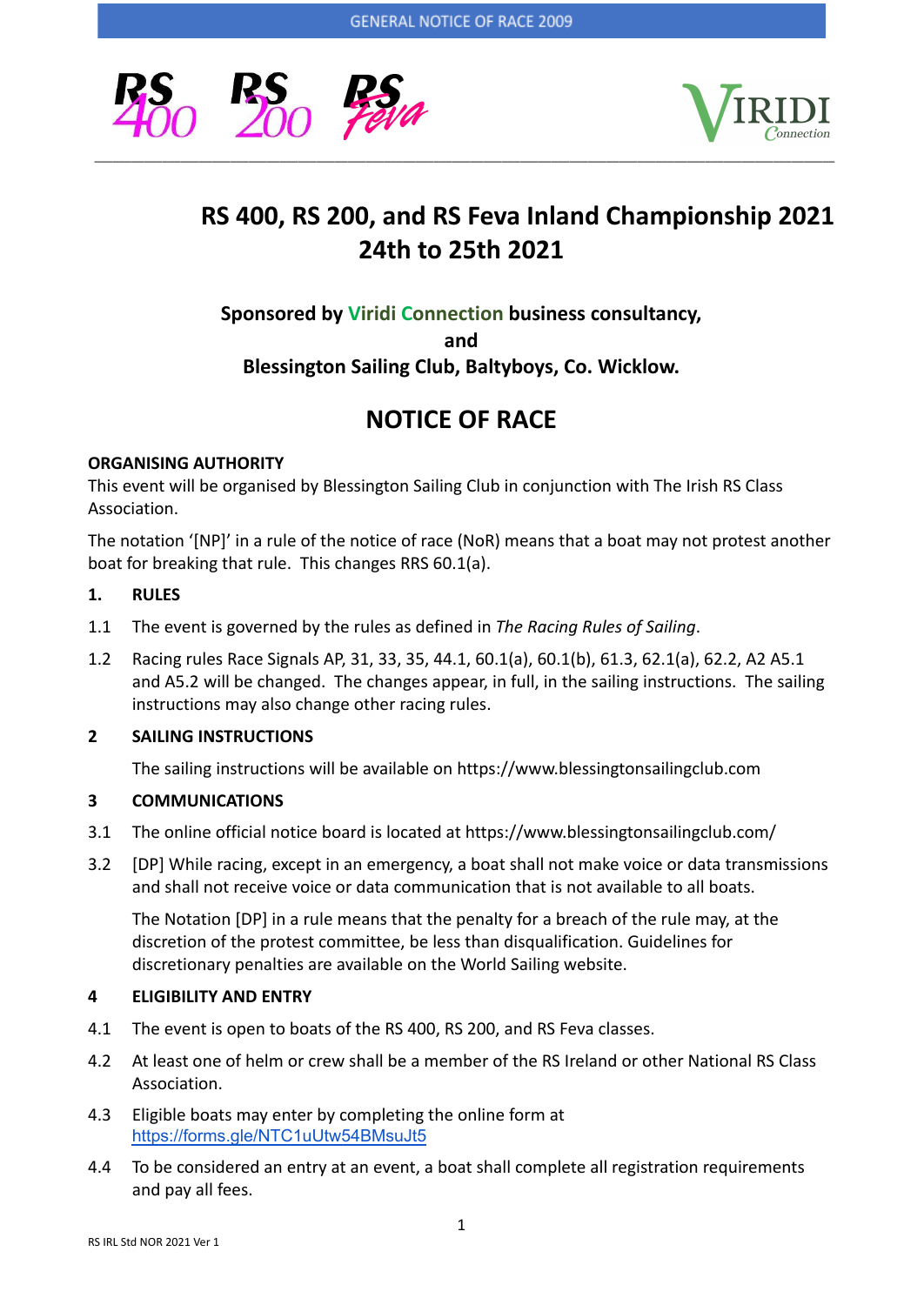



4.5 Late entries will be accepted at the discretion of the Organising Committee, subject to the payment of a late entry surcharge.

\_\_\_\_\_\_\_\_\_\_\_\_\_\_\_\_\_\_\_\_\_\_\_\_\_\_\_\_\_\_\_\_\_\_\_\_\_\_\_\_\_\_\_\_\_\_\_\_\_\_\_\_\_\_\_\_\_\_\_\_\_\_\_\_\_\_\_\_\_\_\_\_\_\_\_\_\_\_\_\_\_\_\_\_\_\_\_\_\_\_\_\_\_\_\_\_\_\_\_\_\_\_\_\_\_\_\_\_\_\_\_\_\_\_\_\_\_\_\_\_

- 4.6 [NP] [DP] The Organising Authority may cancel the event, cancel classes, and reject or cancel entries in its absolute discretion, subject to RRS 76.
- 4.7 [NP] [DP] Should the Organising Authority cancel a class or reject an entry they shall refund the entry fee in full.

#### **5 FEES**

Entry fees are as follows:

| €60.00 | €65.00                                                |
|--------|-------------------------------------------------------|
| €50.00 | €55.00                                                |
| €60.00 | €65.00                                                |
| €50.00 | €55.00                                                |
| €50.00 | €55.00                                                |
|        | Up to 1800 Friday before event From Saturday of event |

Juniors – both helm and crew must be under 19 on  $31<sup>st</sup>$  December 2021 or a student with valid undergraduate student ID.

## **6 CREW LIMITATIONS**

Does not apply.

#### **7 ADVERTISING**

[DP] Boats may be required to display advertising chosen and supplied by the organising authority.

#### **8 QUALIFYING SERIES AND FINAL SERIES**

Does not apply.

# **9 SCHEDULE**

- 9.1 Registration: Friday 23rd 1900 to 2030. Saturday 24th 09:00 to 10:30
- 9.2 Briefing A Briefing will be held at 10:30 on Saturday 24th 2021.

9.3 Racing:

| Date          | Race         |
|---------------|--------------|
| Saturday 24th | Races 1 to 3 |
| Sunday 25th   | Races 4 to 6 |

- 9.4 Six Races are scheduled.
- 9.5 The scheduled time of the first warning signal of the first race on Saturday 24th is 11:55. The scheduled time of the first warning signal of the first race on Sunday 25th is 10:55.

# **10 EQUIPMENT INSPECTION**

Boats may be inspected at any time.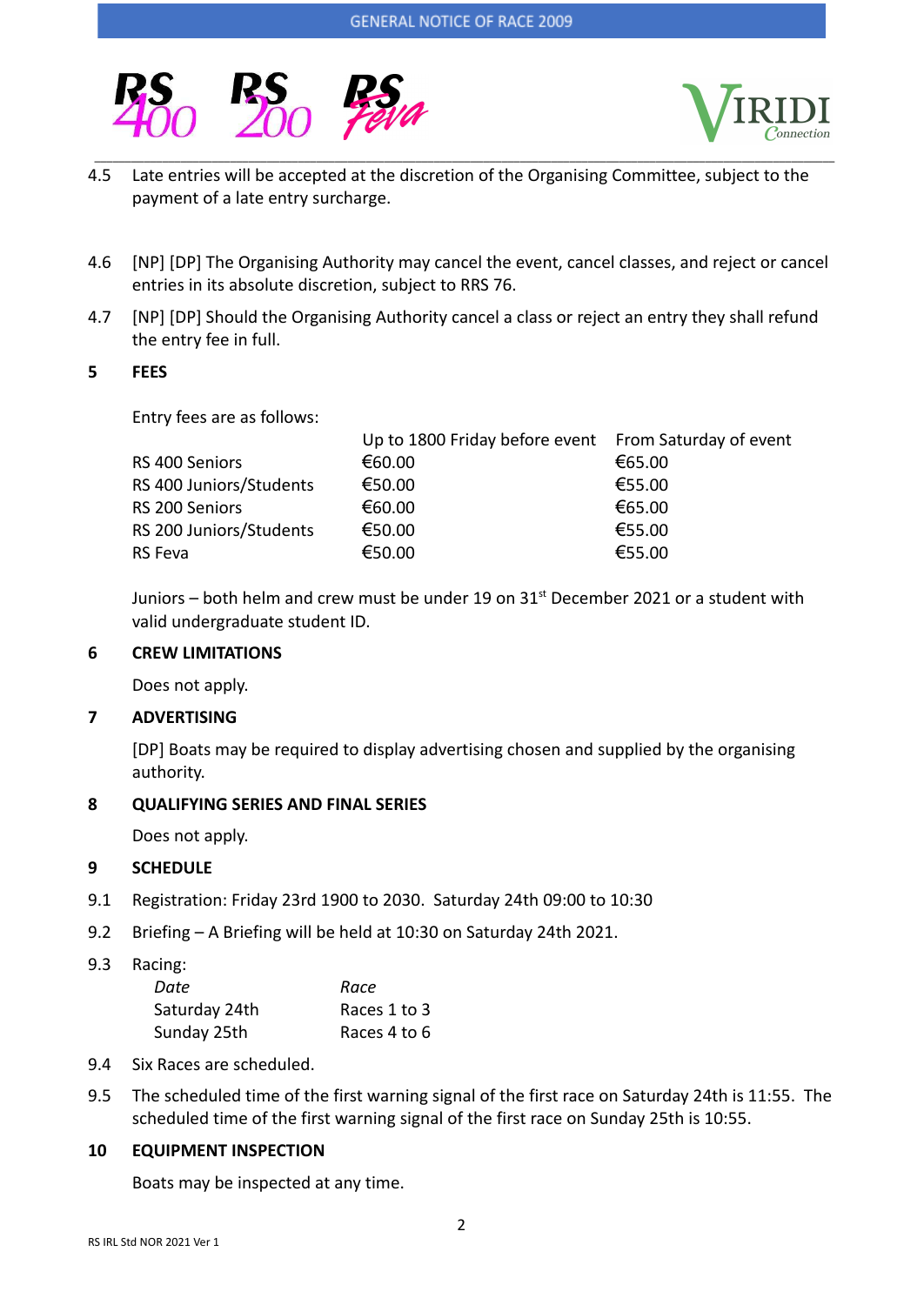\_\_\_\_\_\_\_\_\_\_\_\_\_\_\_\_\_\_\_\_\_\_\_\_\_\_\_\_\_\_\_\_\_\_\_\_\_\_\_\_\_\_\_\_\_\_\_\_\_\_\_\_\_\_\_\_\_\_\_\_\_\_\_\_\_\_\_\_\_\_\_\_\_\_\_\_\_\_\_\_\_\_\_\_\_\_\_\_\_\_\_\_\_\_\_\_\_\_\_\_\_\_\_\_\_\_\_\_\_\_\_\_\_\_\_\_\_\_\_\_





#### **11 CLOTHING AND EQUIPMENT**

RRS 40.1 shall apply at all times while afloat.

#### **12 VENUE**

The Sailing Area will be approx. 500mtrs from the Clubhouse shore in the direction of Ballyknocken village on the other side of the lake shore.

### **13 COURSES**

The courses to be sailed will be Windward Leeward.

#### **14 PENALTY SYSTEM**

- 14.1 RRS 44.1 is changed so that the Two-Turns Penalty is replaced by the One-Turn Penalty.
- 14.2 Appendix T and the Exoneration Penalty apply to this regatta. Decisions from Arbitration can be referred to the protest committee but cannot be reopened or appealed.

### **15 SCORING**

- 15.1 Two races are required to be completed to constitute a series.
- 15.2 When fewer than four races have been completed, a boat's series score will be the total of her race scores. This changes RRS A2.

# **16 [DP] [NP] SUPPORT PERSON VESSELS**

- 16.1 Support teams, including all support persons and support person vessels shall stay outside areas where boats are racing from the time of the preparatory signal for the first start until all boats have finished or retired or the race committee signals a postponement, general recall, or abandonment.
- 16.2 When the engine of a support vessel is running, all support persons on that vessel, shall wear a personal flotation device and the support vessel driver shall use a kill cord.

# **17 CHARTERED OR LOANED BOATS**

Does not apply.

#### **18 BERTHING**

[DP] Boats shall be kept in their assigned places in the dinghy park.

#### **19 HAUL-OUT RESTRICTIONS**

Does not apply.

#### **20 DIVING EQUIPMENT AND PLASTIC POOLS**

Does not apply.

#### **21 DATA PROTECTION**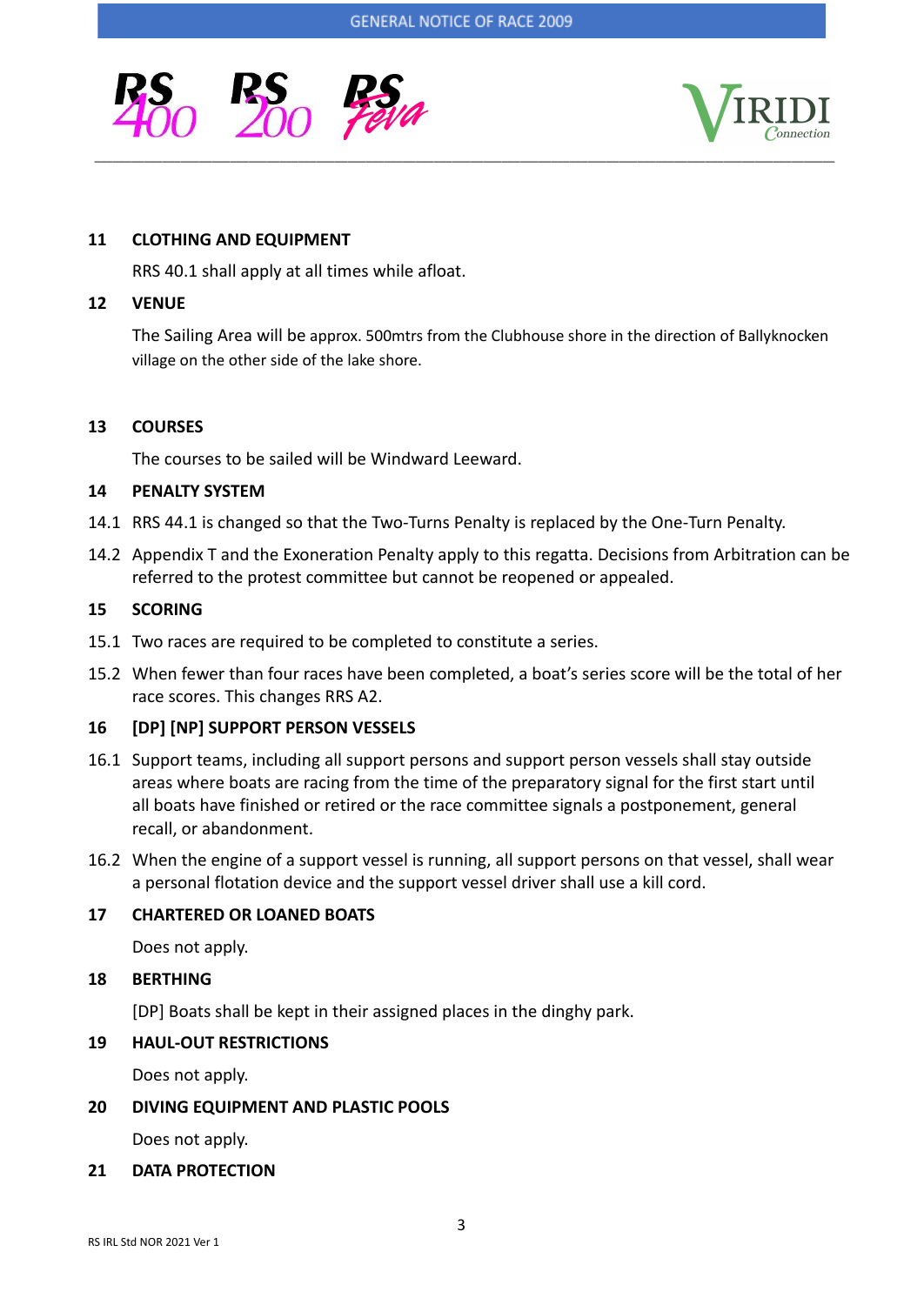\_\_\_\_\_\_\_\_\_\_\_\_\_\_\_\_\_\_\_\_\_\_\_\_\_\_\_\_\_\_\_\_\_\_\_\_\_\_\_\_\_\_\_\_\_\_\_\_\_\_\_\_\_\_\_\_\_\_\_\_\_\_\_\_\_\_\_\_\_\_\_\_\_\_\_\_\_\_\_\_\_\_\_\_\_\_\_\_\_\_\_\_\_\_\_\_\_\_\_\_\_\_\_\_\_\_\_\_\_\_\_\_\_\_\_\_\_\_\_\_





The Data Processing Policy is available on the class website.

#### **22 RISK STATEMENT**

22.1 RRS 3 of the Racing Rules of Sailing states: "The responsibility for a boat's decision to participate in a race or to continue to race is hers alone".

Sailing by its nature is an unpredictable sport and therefore inherently involves an element of risk. By taking part in the event, each competitor agrees and acknowledges that:

- (a) They are aware of the inherent element of risk involved in the sport and accept responsibility for the exposure of themselves, their crew and their boat to such inherent risk whilst taking part in the event;
- (b) They are responsible for the safety of themselves, their crew, their boat, and their other property whether afloat or ashore;
- (c) They accept responsibility for any injury, damage or loss to the extent caused by their own actions or omissions;
- (d) Their boat is in good order, equipped to sail in the event and they are fit to participate;
- (e) The provision of a race management team, patrol boats and other officials and volunteers by the event organiser does not relieve them of their own responsibilities;
- (f) The provision of patrol boat cover is limited to such assistance, particularly in extreme weather conditions as can be practically provided in the circumstances;
- (g) It is their responsibility to familiarise themselves with any risks specific to this venue or this event drawn to their attention in any rules or information produced for the venue or event and to attend any safety briefing held for the event.

#### 22.2 [NP] [DP] COVID Statement

By taking part in any of the events covered by this notice of race, each competitor agrees and acknowledges that they are responsible for complying with any regulations in force from time to time in respect of COVID-19 and for complying with the venue/OA/sailing club COVID-19 procedures. Competitors and support persons shall comply with any reasonable request from an event official. Failure to comply may be misconduct. Reasonable actions by event officials to implement COVID-19 guidance, protocols, or legislation, even if they later prove to be unnecessary, are not improper actions or omissions.

#### **23 INSURANCE**

Each participating boat shall be insured with valid third-party liability insurance with a minimum cover of €3,000,000 Euro per incident or the equivalent.

#### **24 PRIZES**

Prizes may be awarded, dependant on entries and at the discretion of the Race Committee, in each class as follows:

RS400 First, Second and Third RS200 First, Second and Third RS Feva First, Second and Third

#### **25 FURTHER INFORMATION**